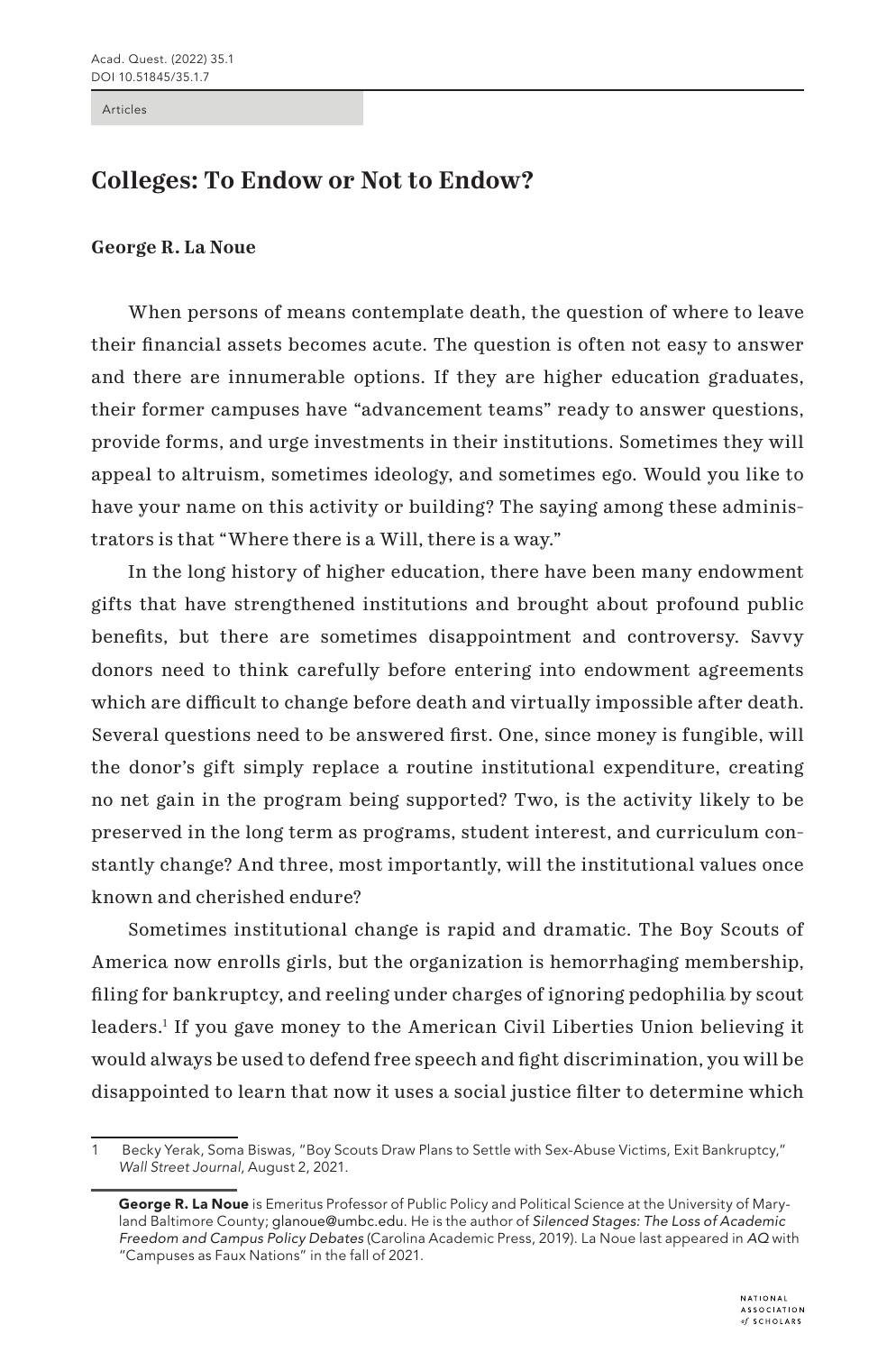speech is progressive and which kind of discrimination may make society more representative.2 Now defending those former values is left to the Foundation for Individual Rights in Education, Speech First, The James G. Martin Center for Academic Renewal, the National Association of Scholars, and litigation agencies such as the Wisconsin Institute for Law & Liberty, among others.

Higher education has gone through periods of enormous change on many fronts. Some of the changes have been in the public interest, such as increased access to veterans after World War II. But some newer changes are the result of institutional capture by elites who are not actually accountable to anyone but themselves.

Institutions that once had attractive distinctive characteristics, now may be unrecognizable, if you go beneath campus public relations statements. In Connecticut, if you believed your endowment gift would further the values reflected in the names of Wesleyan University or Trinity College, you would be quite out of date. Church related campuses all over the country are shedding their religious identities in the search for more diverse student bodies and secular values. Campuses that once believed in shared governance and that investment in faculty was their most important priority, now have greatly increased bureaucracies who naturally seek to expand and become the source and enforcer of all campus policy decisions.

Campuses that once focused on and rewarded undergraduate teaching may have shifted most such instruction to adjunct faculty or teaching assistants, while tenured professors concentrate on the "real" work of the institution in research and grant acquisitions. Campuses can far more easily report the size of their research budget and the overhead it produces, than any hard information about what students actually learn in the classes taught. Campuses which once treasured the highest achievements of western civilization are now set on decolonizing the curriculum.3 Campuses that once were careful not to admit students who were underprepared or insufficiently motivated will now admit anybody who can pay full tuition or bring a government subsidy, and then blame student dropout and failure rates on faculty with overly high expectations or who are not themselves culturally appropriate.

<sup>2</sup> Michael Powell, "Once a Bastion of Free Speech, the A.C.L.U Faces an Identity Crisis," *New York Times*, June 6, 2021*.*

<sup>3</sup> George A. Pieler, "When Money Doesn't Talk: Yale's never-ending story," *Philanthropy*, (November/ December 1998).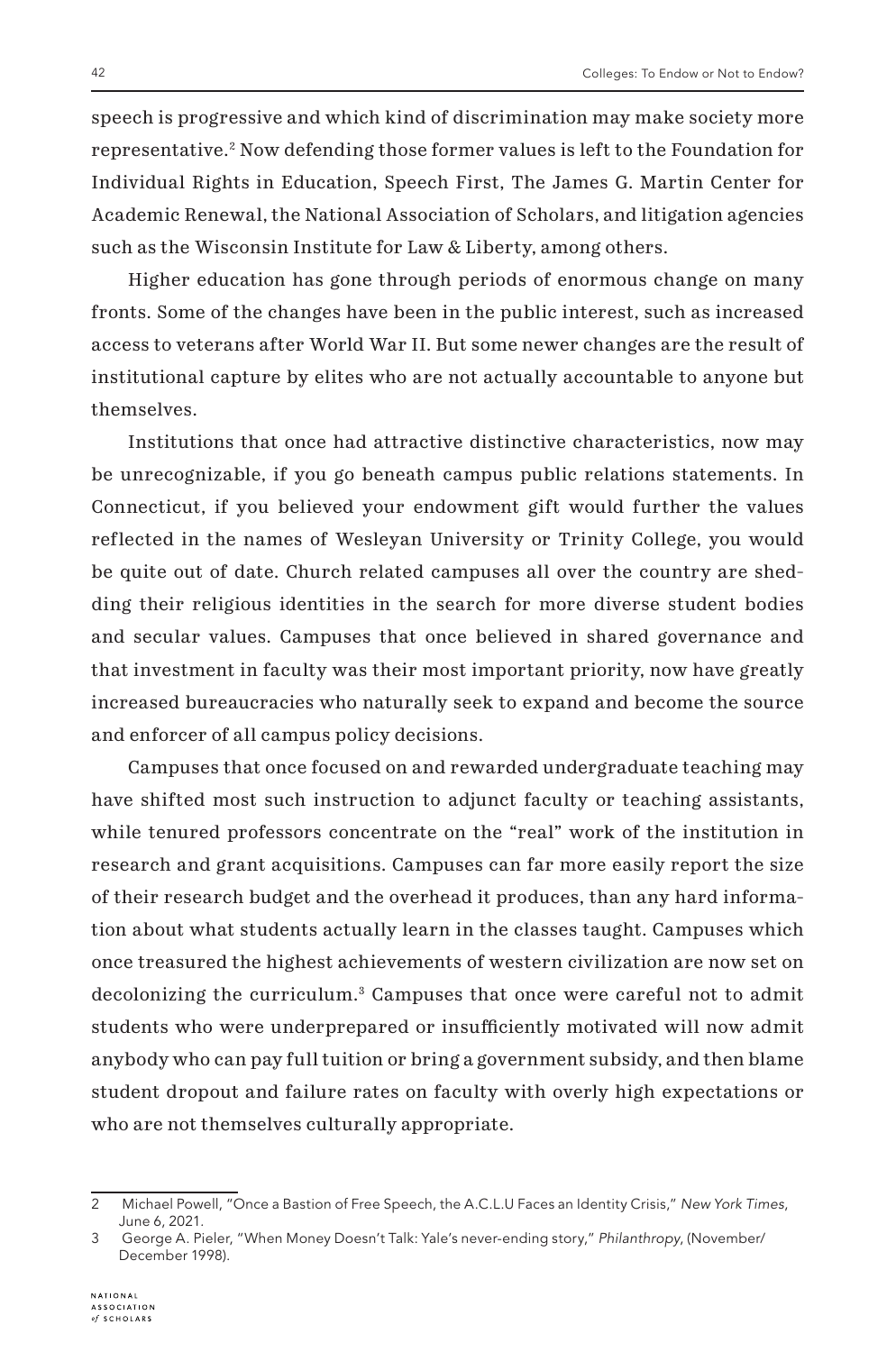Campuses that once had a variety of ideological and methodological viewpoints among faculty and visiting speakers are now often quite politically

monolithic and have given up sponsoring public debates on important policy questions.4 Campuses which once were committed to academic freedom now require faculty to submit to regular required indoctrination sessions on Diversity, Equity, and Inclusion by persons who brook no dissent. Diversity is now defined almost exclusively in affirmative action categories and there is a de facto burden of proof when persons from "overrepresented" groups are proposed for employment, leadership, or honors. Campuses which once prided themselves on attempting to hire the best scholar/teachers available without regard to their innate characteristics, now suggest that their faculty should mirror the demographics of their student body or surrounding community. Search committees will be reconstituted or their recommendations overturned if this sort of demographic diversity does not result. Campuses that once believed in integration as a student life goal, now vigorously encourage students to see themselves as members of racial, ethnic, sexual, or gender identity groups and create funded resources, separate spaces, and graduation events for these groups.5 Campuses that once encouraged a sense of national pride in American unity, in our people's efforts to overcome historical defects and defeat overseas tyrannies are now awash with Critical Race Theory, which argues such defects are uniquely systemic and cannot be overcome without reverse discrimination and censoring speech. Some elite campuses which have a history of contributing substantially to United States economic and military prowess now see themselves as global institutions whose announced American identity manifests itself solely when defending their tax exempt status.

Not all campuses suffer from these transformations, but many do and it is hard to predict which campuses will be transfigured next. A donor may actually like some of these changes, but the point is that endowment donors will have little or no influence in these new policies. It can be argued, after all, that any accumulation of financial assets is inevitably the result of an exploitative capitalist or racist system.6 In the pursuit of equity therefore, new blood values should reconfigure old blood money.

<sup>4</sup> George R. La Noue, *Silenced Stages: The Loss of Academic Freedom and Campus Policy Debates* (Carolina Academic Press, 2019).

<sup>5</sup> Dion J. Pierre, Peter W. Wood, "Separate, but Equal Again: Neo-Segregation in American Higher Education," National Association of Scholars, April 24, 2019.

<sup>6</sup> Edgar Villanueva, *Decolonizing Wealth: Indigenous Wisdom to Heal Divides and Restore Balance* (Berret-Koehler Publishers, 2018).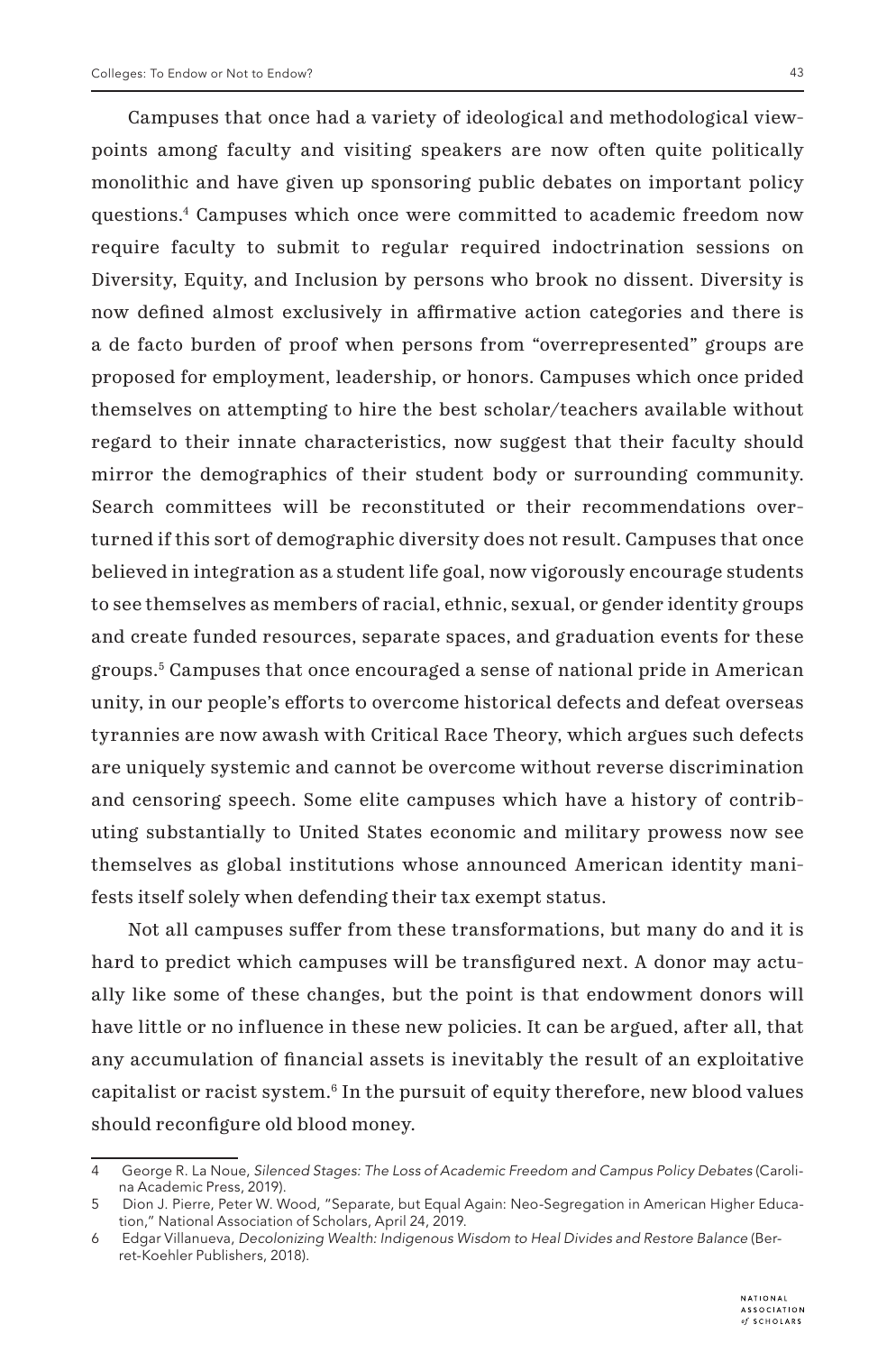A masterful recounting of the struggles over institutional capture can be found in Martin Morse Wooster, *How the Great Philanthropists Failed and You Can Succeed in Protecting Your Legacy*. 7 In this book, the authors recount the transformation of the Carnegie, Ford, MacArthur, Packard, Pew, and Rockefeller Foundations, and how a few such as Bradley, Duke, and Hilton resisted change. A common, but not definitive, trajectory of these foundations sees the magnate in charge getting besieged by supplicants and designating an intermediary to handle funding requests. That step leads to a large, well-paid staff which eventually edges out the deceased donor's family, so that managerial professionals could redirect the foundation funds to fit their social vision, influence public policy, and get invited to all the right parties. Who would argue with Washington D.C. insider McGeorge Bundy as he was transforming the Ford Foundation between 1966-1979, when he was its president?

The key to this capture was taking over the foundation boards. Nonprofit institutional boards are particularly vulnerable to such strategies, since they usually meet infrequently, have vague selection standards for membership, depend on administrators for their information, operate with little transparency, and report decisions as though there were complete consensus, even if that is not the reality.

A new organization, the Alumni Free Speech Alliance, has been formed to oppose some of the abrupt transformations of their campuses, but it is far too soon to know what effect it will have.<sup>8</sup> The possibility that boards might be held more accountable to larger constituencies may be resisted fiercely. Faced with an independent alumni petition candidate for its Corporation Board in 2020, Yale University abolished the single slot on its nineteen-member board that could be accessed by alumni petition candidates. Now Yale alumni input is confined to choosing between two Board-chosen candidates who offer only an abbreviated statement of their accomplishments and nothing about their goals for the University. Despite many public objections,<sup>9</sup> sitting securely on its \$31 billion endowment, Yale can afford to silence alumni voices who want to understand and have a say in the University's policies.

<sup>7</sup> Martin Morse Wooster, *How Great Philanthropists Failed & How You Can Succeed at Protecting Your Legacy* (Washington, D.C. Capitol Research Center, 2017).

<sup>8</sup> Stuart Taylor Jr., Edward Yingling, "Alumni Unite For Freedom of Speech," *Wall Street Journal,* October 17, 2021; Jay Schalin, "Sheep No More: the Alumni Rise," The James G. Martin Center, October 27, 2021.

<sup>9</sup> Emma Whitford, "The Alumni Are Ready For War," *Inside Higher Education,* June 23, 2021.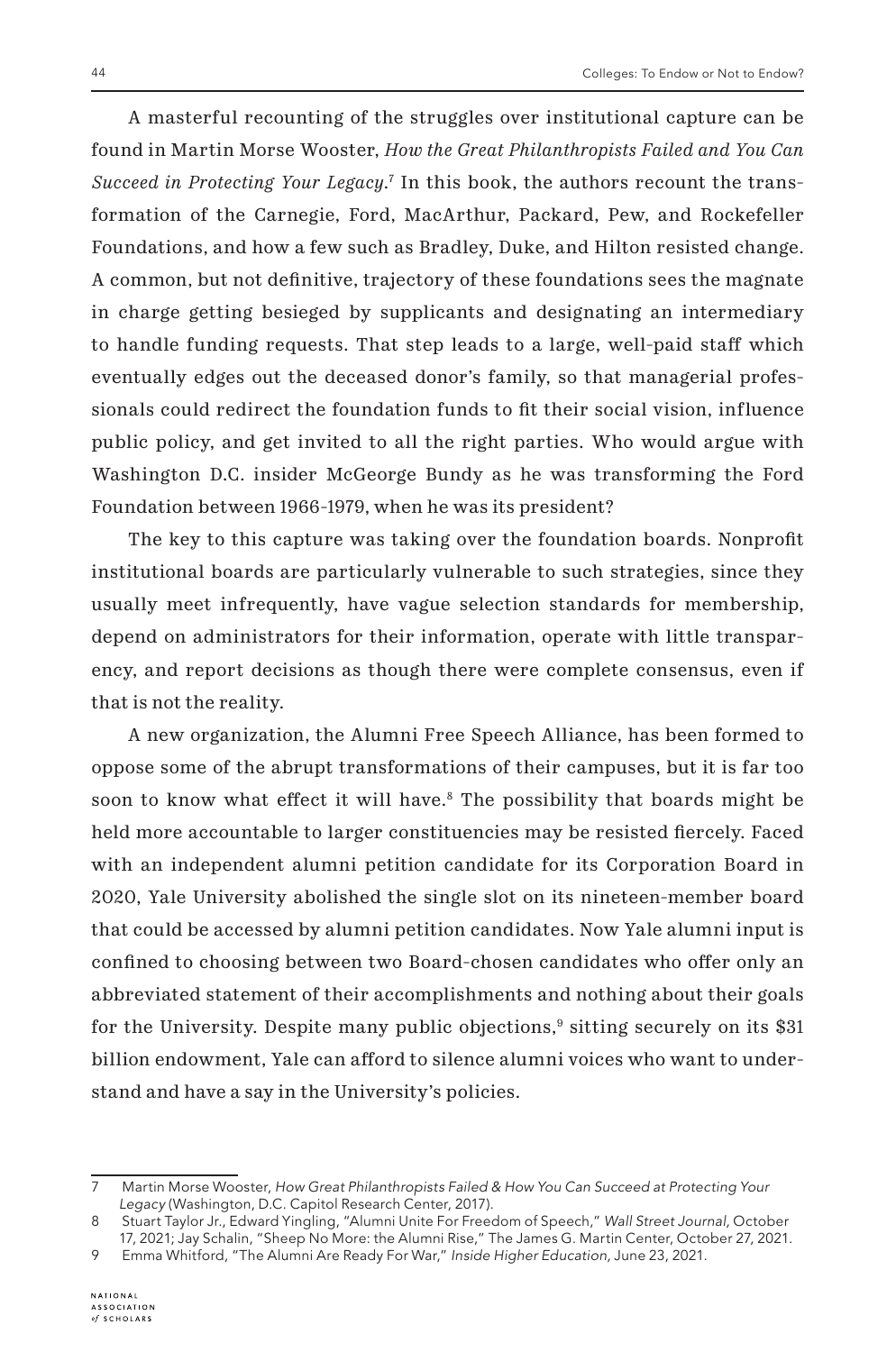Still what to do if a donor is committed to supporting higher education but fearful of these relatively recent campus value shifts or those to come that cannot be predicted? If these value transformations concern a donor, should the gift be to a campus with stipulations or to organizations that are critical of these trends?

The American Council of Trustees and Alumni has produced a valuable book titled *The Intelligent Donor's Guide to College Giving*. 10 The Guide begins by describing campuses "as complicated and often insular, requiring a great deal of patience" for both giver and recipient. Donor assistance can be provided by joining the Philanthropy Roundtable or Exponent Philanthropy, a membership association. ACTA has created its own Fund for Academic Renewal to help guide donors.

The ACTA Guide also has a series of cautionary case studies about what went right or wrong with various donations. At Trinity College, the campus sought to change part of a gift by Shelby Cullom Davis from an endowed professorship of American Business and Economic Enterprise to financial aid for foreign students. When Davis heard about the proposal, he categorically rejected it. Later an investigation by the Connecticut Attorney General found that the campus had been using some of the endowment money for internships, and the College reimbursed the endowed professorship fund \$193,000. More recently, Yale found itself in controversy over a 2006 \$17.6 million gift to fund a Brady-Johnson Grand Strategy Program intended to expose students to the classic texts of history and statecraft, while introducing them to decision makers in government, the military, and the media. The two donors, Charles B. Johnson and Nicholas F. Brady, had given more than \$250 million to the University and they thought they had an agreement that the program would have a Board of Visitors to which they might suggest names. Fifteen years after the program was created no board was appointed, however, and when the donors expressed displeasure and suggested some names, Beverly Gage, program director resigned on the principle that only faculty should determine the curriculum.<sup>11</sup>

Other endowed programs have happier stories. The Pizzagalli Chair of Free Enterprise at the University of Vermont seems to have found the right professor,

<sup>10</sup> *Intelligent Donor's Guide to College Giving,* ACTA, https://www.goacta.org.org/wp-content/uploads/2020/10/Intelligent-Donors-Guide-Third Edition.pdf.

<sup>11</sup> Len Gutkin, "Right–Wing Donor Interference at Yale?," *The Chronicle of Higher Education*, October 4, 2021; Jennifer Schuessler "Leader of Prestigious Yale Program Resigns: Citing Donor Pressure," *New York Times*, September 30, 2021.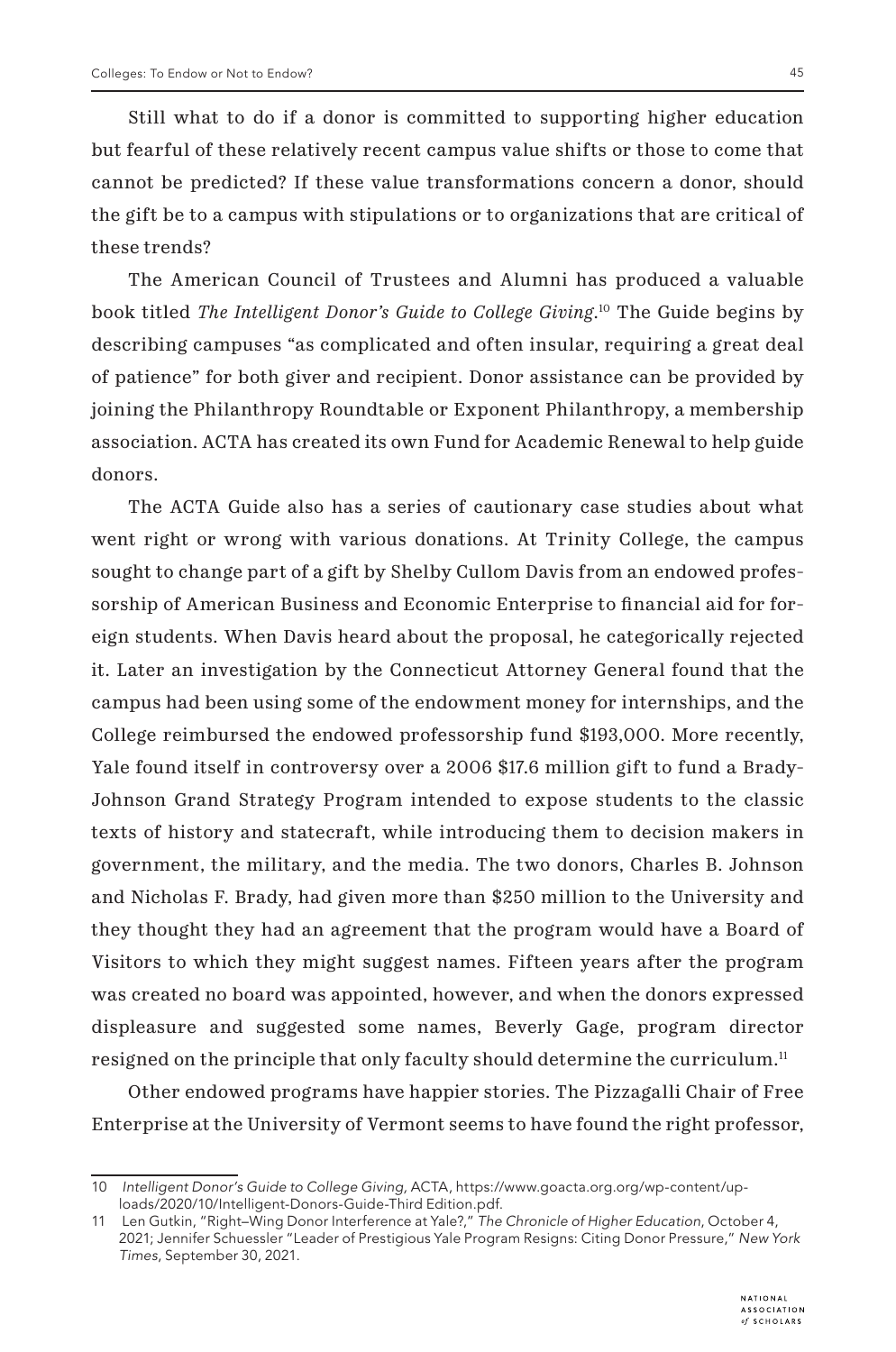but the gift agreement terms have a reverter or "clawback" provision, which would require the return of the money to the family if the University failed to live up to the initial agreement. The Herbert W. Vaughan Lecture at Harvard Law School has a provision that in the years where the lecture is not given, the funds are to be given to an activity sponsored by the School's Federalist Society chapter. Thus both the School and the Society have to cooperate to make the program work.

For their part, institutions should set clear boundaries about the type of gifts they will accept. That is difficult to do because one of the most visible leadership success metrics is endowment growth, even if it was caused by market increases that no single institution could control. Campuses cannot predict the future behavior of donors such as a Jeffrey Epstein or the Sackler family and avoid the embarrassment of being in possession of their gifts. They can, however, seek good legal advice about whether a particular gift, if implemented, would violate civil rights law by creating programmatic or scholarship preferences based on race or sex.

Campuses should also create a specific office, a sort of endowment ombudsperson, where someone is charged with seeing that endowment terms are honored, making annual reports to that donor about whether endowment goals are achieved, and evaluating whether breeches of the terms of a gift can be resolved without litigation. If such a process does not exist, ask why. On the other hand, donors could designate a person with power of attorney to negotiate repurposing of funds that can no longer be expended for their intended goals (i.e. when an academic program or sport is discontinued).

Investing in higher education is a worthy goal, but it should be done with both eyes open. As the ACTA guide urges "Give well, give often, and give with strings attached."12 Don't just add your bit to the annual fund drive or mix your donation with the millions or even billions in the existing endowment. Don't just play defense with your money by trying to create unenforceable stipulations for irrevocable endowment grants. Play offence, instead, by investing wisely for short term goals, while you are alive and can monitor regularly whether those goals are met. That strategy may create tax benefits and the likelihood of more personal satisfaction about your gift. When Tom and Cathy Tinsley first thought about giving money to higher education, they considered endowment

<sup>12</sup> *Intelligent Donor's Guide,* 1.